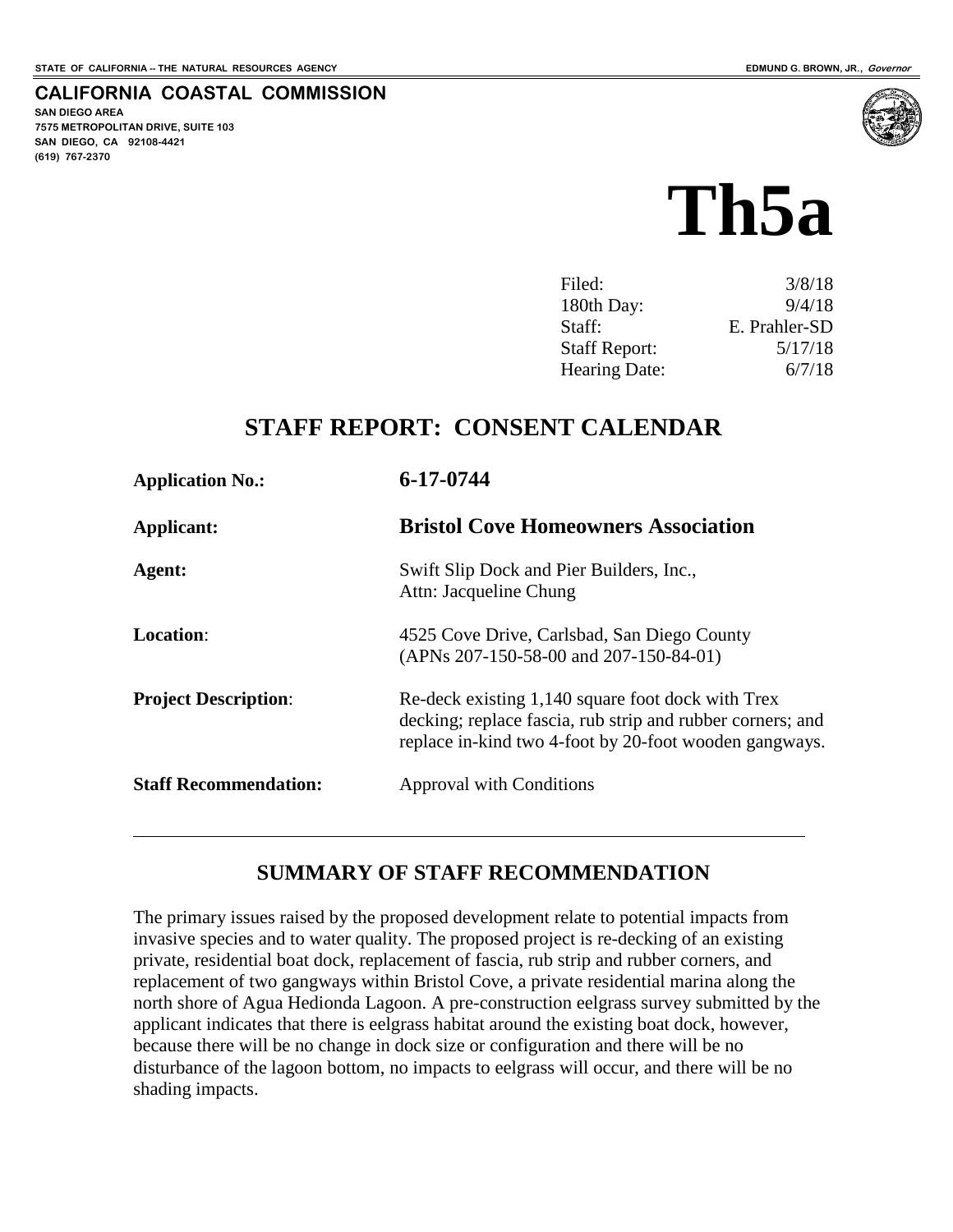**Special Condition No. 1** requires the submittal of final plans. **Special Condition No. 2** requires a pre-construction survey to prevent the spread of the invasive green algae, *Caulerpa taxifolia*. **Special Condition Nos. 3** and **4** would prevent or mitigate any negative impacts on water quality associated with construction and use of the dock for as a boating facility. Thus, no significant impacts to any coastal resources are anticipated.

Commission staff recommends **approval** of coastal development permit application 6-17- 0744 as conditioned.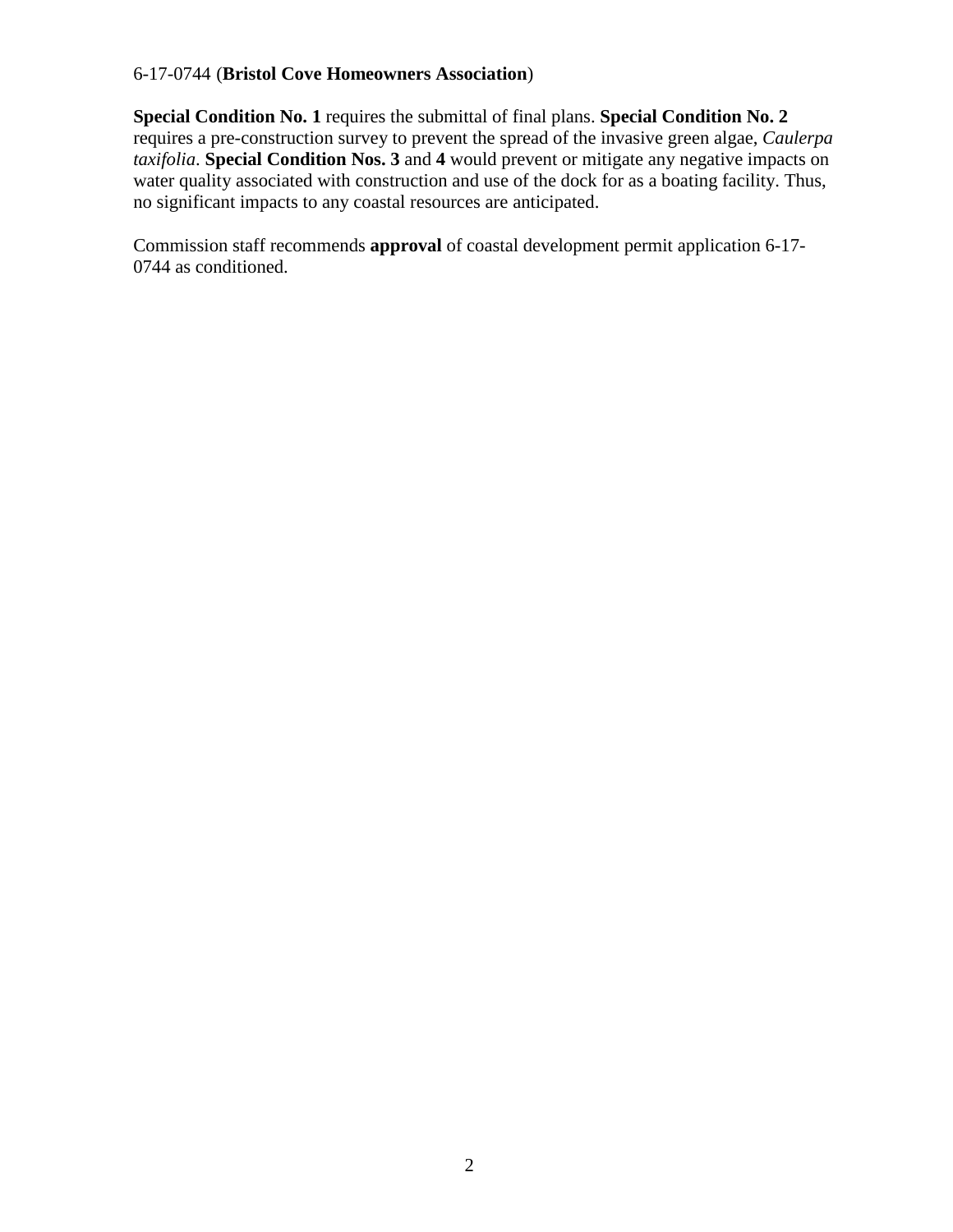# **TABLE OF CONTENTS**

| $A_{1}$     |  |
|-------------|--|
| <b>B.</b>   |  |
| $C_{\cdot}$ |  |
| D.          |  |
| $F_{\rm}$   |  |
| G.          |  |
|             |  |

# **APPENDICES**

Appendix A – Substantive File Documents

## **EXHIBITS**

[Exhibit 1 – Vicinity Map](https://documents.coastal.ca.gov/reports/2018/6/Th5a/Th5a-6-2018-report.pdf) [Exhibit 2 – Aerial Photo](https://documents.coastal.ca.gov/reports/2018/6/Th5a/Th5a-6-2018-report.pdf) [Exhibit 3 – Site Plan](https://documents.coastal.ca.gov/reports/2018/6/Th5a/Th5a-6-2018-report.pdf)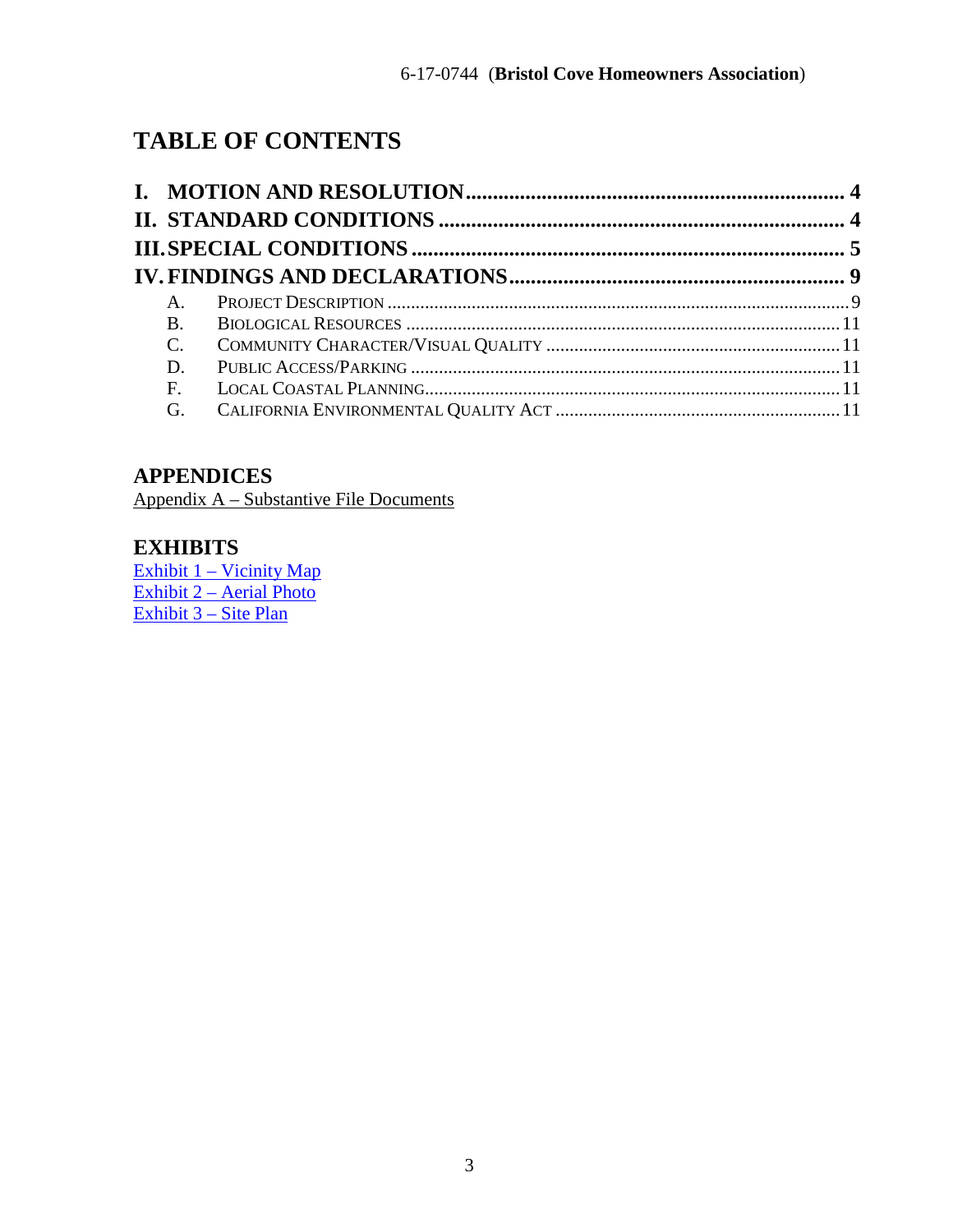# <span id="page-3-0"></span>**I. MOTION**

## **Motion:**

*I move that the Commission approve the coastal development permit applications included on the consent calendar in accordance with the staff recommendations.* 

Staff recommends a **YES** vote. Passage of this motion will result in approval of all the permits included on the consent calendar. The motion passes only by affirmative vote of a majority of the Commissioners present.

# <span id="page-3-1"></span>**II. STANDARD CONDITIONS**

This permit is granted subject to the following standard conditions:

- 1. **Notice of Receipt and Acknowledgment**. The permit is not valid and development shall not commence until a copy of the permit, signed by the permittee or authorized agent, acknowledging receipt of the permit and acceptance of the terms and conditions, is returned to the Commission office.
- 2. **Expiration.** If development has not commenced, the permit will expire two years from the date on which the Commission voted on the application. Development shall be pursued in a diligent manner and completed in a reasonable period of time. Application for extension of the permit must be made prior to the expiration date.
- 3. **Interpretation.** Any questions of intent of interpretation of any condition will be resolved by the Executive Director or the Commission.
- 4. **Assignment.** The permit may be assigned to any qualified person, provided assignee files with the Commission an affidavit accepting all terms and conditions of the permit.
- 5. **Terms and Conditions Run with the Land.** These terms and conditions shall be perpetual, and it is the intention of the Commission and the permittee to bind all future owners and possessors of the subject property to the terms and conditions.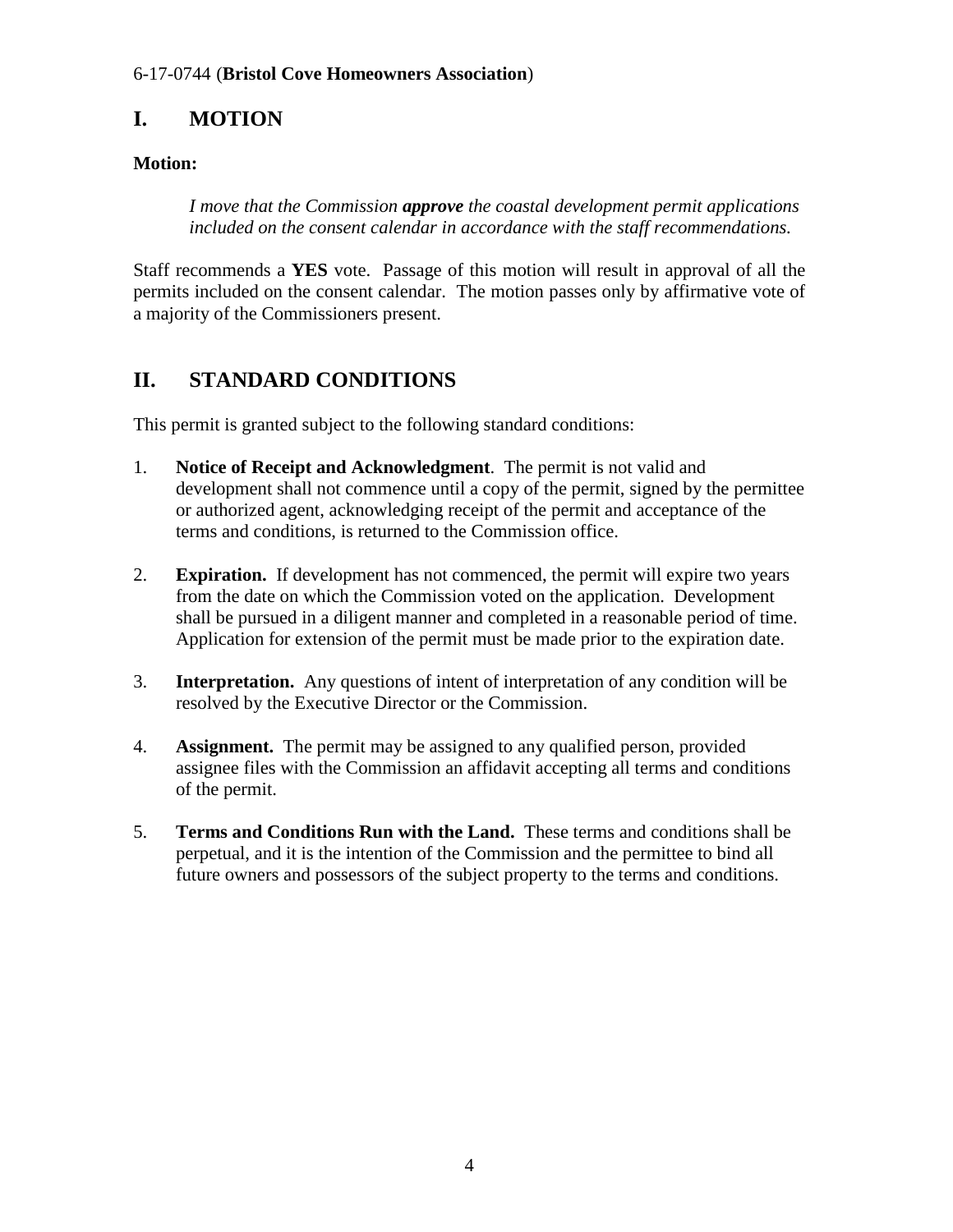# <span id="page-4-0"></span>**III. SPECIAL CONDITIONS**

This permit is granted subject to the following special conditions:

#### 1. **Submittal of Final Plans.**

A. PRIOR TO THE ISSUANCE OF THE COASTAL DEVELOPMENT

PERMIT, the applicant shall submit, for the review of and written approval of the Executive Director, final site and building plans that substantially conform with the plans submitted to Commission by Swift Slip Dock & Pier Builders, Inc. dated August 16, 2017.

B. The permittee shall undertake the development in conformance with the approved final plans unless the Commission amends this permit or the Executive Director provides a written determination that no amendment is legally required for any proposed minor deviations.

#### 2. **Pre-Construction** *Caulerpa taxifolia* **Survey.**

- A. Not more than 90 days nor less than 30 days prior to commencement or recommencement of any development authorized under this coastal development permit (the "project"), the applicant shall undertake a survey of the project area and a buffer area at least 10 meters beyond the project area to determine the presence of the invasive green alga, *Caulerpa taxifoli*a. The survey shall include a visual examination of the substrate.
- B. The survey protocol shall be prepared in consultation with the Regional Water Quality Control Board, the California Department of Fish and Wildlife, and the National Marine Fisheries Service (see http://www.westcoast.fisheries.noaa.gov/habitat/aquatic\_invasives/caulerpa\_ta xifolia.html).
- C. Within five (5) business days of completion of the survey, the applicant shall submit the survey
	- 1. for the review and written approval of the Executive Director; and
	- 2. to the Surveillance Subcommittee to the Southern California Caulerpa Action Team (SCCAT). The SCCAT Surveillance Subcommittee may be contacted through William Paznokas, California Department of Fish & Wildlife (858-467-4218/William.Paznokas@wildlife.ca.gov) or Bryant Chesney, National Marine Fisheries Service (562-980- 4037/Bryant.Chesney@noaa.gov).
- D. If *C. taxifolia* is found within the project or buffer areas, the applicant shall not proceed with the project until 1) the applicant provides evidence to the Executive Director that all *C. taxifolia* discovered within the project and/or buffer area has been eliminated in a manner that complies with all applicable governmental approval requirements, including but not limited to those of the California Coastal Act, or 2) the applicant has revised the project to avoid any contact with *C. taxifolia*. No revisions to the project shall occur without a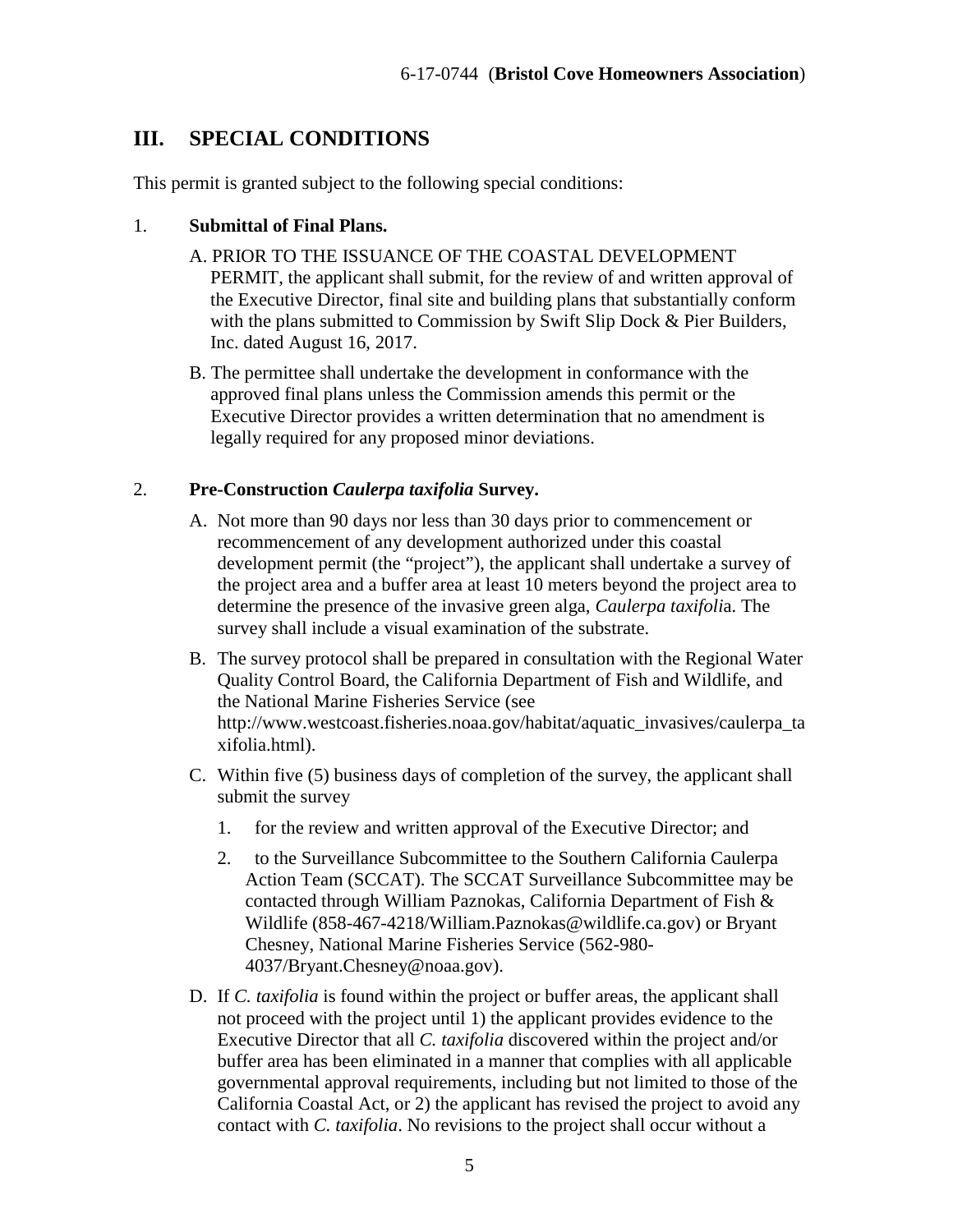Coastal Commission approved amendment to this coastal development permit unless the Executive Director provides a written determination that no amendment is legally required.

#### 3. **Water Quality – Construction Best Management Practices.**

A. All construction must comply with the following provisions:

- 1. No demolition or construction materials, equipment, debris, or waste shall be placed or stored where it may enter sensitive habitat, receiving waters or a storm drain, or be subject to wave, wind, rain or tidal erosion and dispersion;
- 2. Any and all debris resulting from demolition or construction activities, and any remaining construction material, shall be removed from the project site within 24 hours of completion of the project;
- 3. Demolition or construction debris and sediment shall be removed from work areas each day that demolition or construction occurs to prevent the accumulation of sediment and other debris that may be discharged into coastal waters;
- 4. Machinery or construction materials not essential for project improvements will not be allowed at any time in the intertidal zone;
- 5. If turbid conditions are generated during construction, a silt curtain will be utilized to control turbidity;
- 6. Floating booms will be used to contain debris discharged into lagoon waters and any debris discharged will be removed as soon as possible but no later than the end of each day;
- 7. Non-buoyant debris discharged into lagoon waters will be recovered by divers as soon as possible after loss;
- 8. All trash and debris shall be disposed in the proper trash and recycling receptacles at the end of every construction day;
- 9. The applicant shall provide adequate disposal facilities for solid waste, including excess concrete, produced during demolition or construction;
- 10. Debris shall be disposed of at a legal disposal site or recycled at a recycling facility. If the disposal site is located in the coastal zone, a coastal development permit or an amendment to this permit shall be required before disposal can take place unless the Executive Director determines that no amendment or new permit is legally required;
- 11. All stock piles and construction materials shall be covered, enclosed on all sides, shall be located as far away as possible from drain inlets and any waterway, and shall not be stored in contact with the soil;
- 12. Machinery and equipment shall be maintained and washed in confined areas specifically designed to control runoff. Thinners or solvents shall not be discharged into sanitary or storm sewer systems;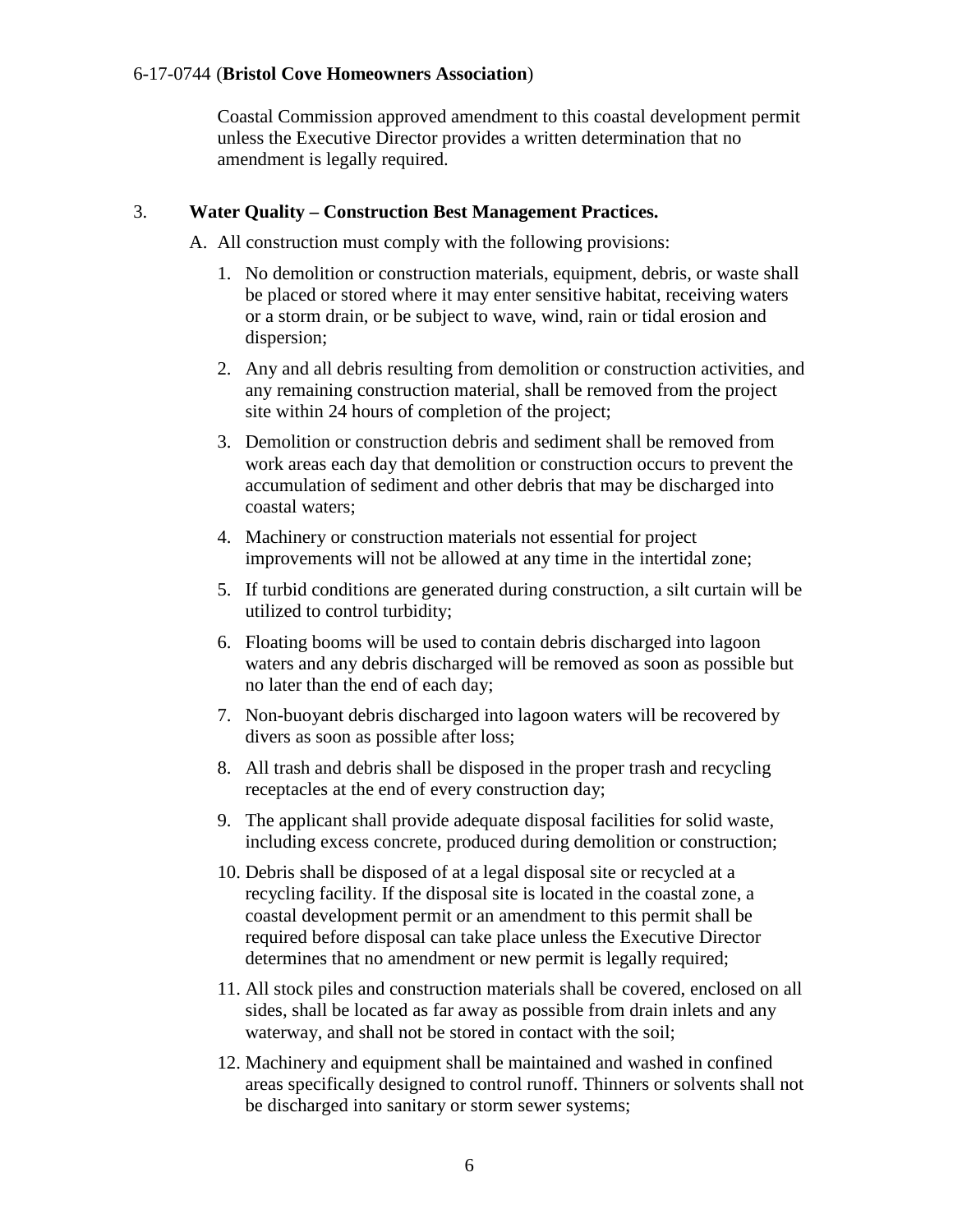- 13. The discharge of any hazardous materials into any receiving waters shall be prohibited;
- 14. Spill prevention and control measures shall be implemented to ensure the proper handling and storage of petroleum products and other construction materials. Measures shall include a designated fueling and vehicle maintenance area with appropriate berms and protection to prevent any spillage of gasoline or related petroleum products or contact with runoff. The area shall be located as far away from the receiving waters and storm drain inlets as possible;
- 15. Best Management Practices (BMPs) and Good Housekeeping Practices (GHPs) designed to prevent spillage and/or runoff of demolition or construction-related materials, and to contain sediment or contaminants associated with demolition or construction activity, shall be implemented prior to the on-set of such activity; and
- 16. All BMPs shall be maintained in a functional condition throughout the duration of construction activity.

#### 4. **Water Quality – Marina Best Management Practices.**

- A. By acceptance of this permit, the applicant agrees that the long-term waterborne berthing of boats in the approved dock and/or boat slips will be managed in a manner that protects water quality pursuant to the implementation of the following BMPs.
	- 1. Boat Cleaning and Maintenance Measures
		- a. Where hulls are so fouled that cleaning must be abrasive and is likely to result in paint removal and the discharge of toxic heavy metals, remove the boats from the water and perform cleaning at a location where debris can be captured and disposed of properly;
		- b. Where boat hulls are cleaned in the water: clean bottom paints using non-abrasive methods and avoid creating a colored plume of paint in the water, perform hull cleaning in accordance with the manufacturer's recommendations for the type of hull coating or bottom paint, and perform regular hull maintenance to prevent hard marine growth;
		- c. Detergents and cleaning products for washing boats above the water line shall be phosphate-free and biodegradable, and amounts used shall be kept to a minimum; and
		- d. Detergents containing ammonia, sodium hydrochlorite, chlorinated solvents, petroleum distillates or lye shall not be used.
	- 2. Solid and Liquid Waste Management Measures
		- a. All trash, recyclables, and hazardous wastes or potential water contaminants, including old gasoline or gasoline with water, absorbent materials, oily rags, lead acid batteries, anti-freeze, waste diesel,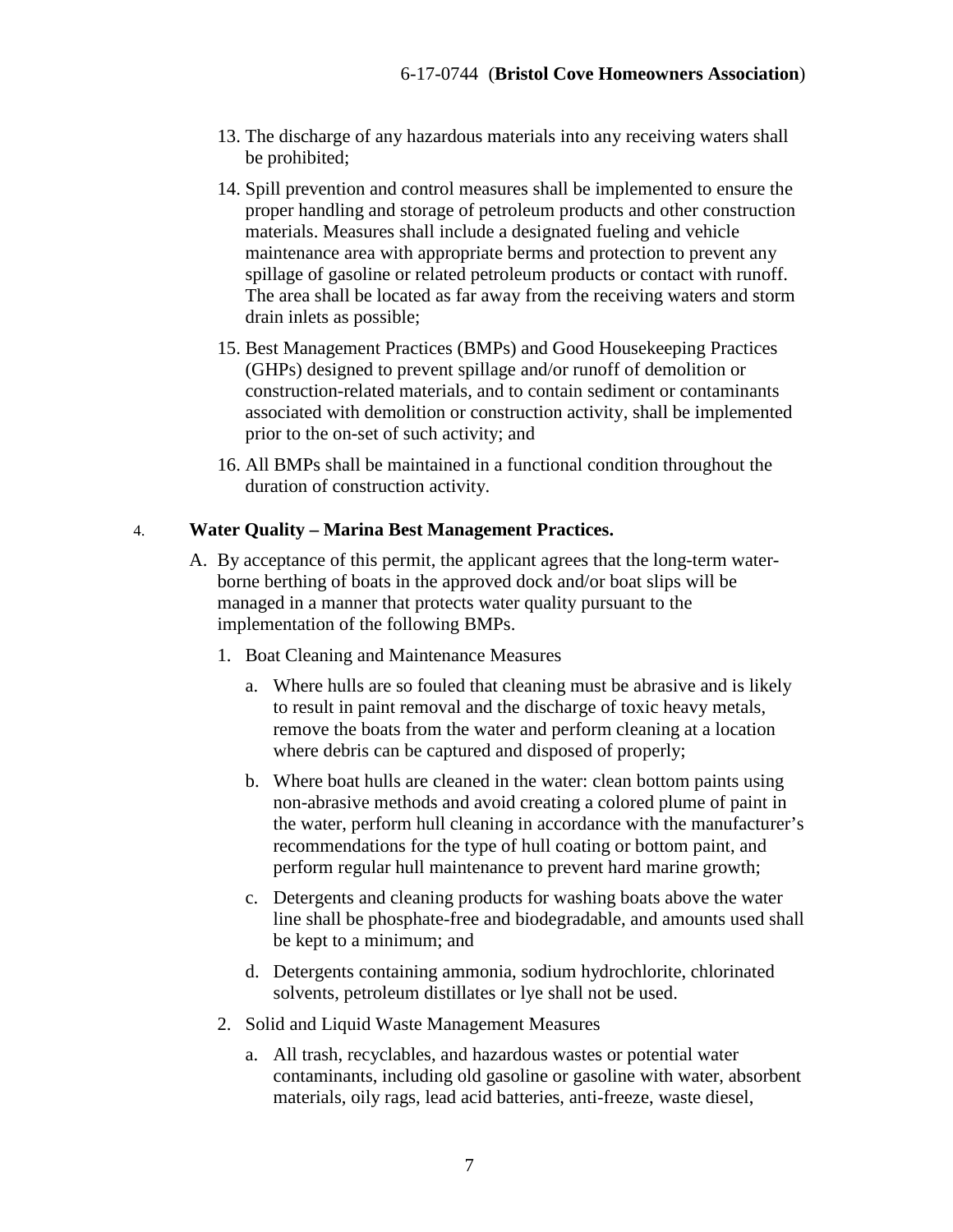kerosene and mineral spirits will be disposed of in a proper manner and will not at any time be disposed of in the water or gutter.

- b. Receptacles shall be provided for the appropriate recycling or disposal of waste materials.
- c. In order to prevent spillage and loss of sanding debris into the water, no sanding or application of liquid protective materials (e.g., paint, varnish, and teak oil) shall be allowed between the waterline and the deck. Any boat owner intending to sand or apply liquid protective materials to the outside boat surfaces above the deck will be responsible for management practices that ensure proper containment and disposal of sanding debris, spilled paint and used application materials. Large scale or commercial maintenance of outside boat surfaces shall not be conducted within the marina.
- 3. Petroleum Control Management Measures
	- a. Boaters will practice preventive engine maintenance and will use oil absorbents in the bilge and under the engine to prevent oil and fuel discharges. Oil absorbent materials shall be examined at least once a year and replaced as necessary. Used oil absorbents are hazardous waste in California. Used oil absorbents must therefore be disposed in accordance with hazardous waste disposal regulations. The boaters will regularly inspect and maintain engines, seals, gaskets, lines and hoses in order to prevent oil and fuel spills. The sue of soaps that can be discharged by bilge pumps is prohibited;
	- b. If the bilge needs more extensive cleaning (e.g., due to spills of engine fuels, lubricants, or other liquid materials), the boaters will use a bilge pump-out facility or steam cleaning services that recover and properly dispose or recycle all contaminated liquids; and
	- c. Bilge cleaners which contain detergents or emulsifiers will not be used for bilge cleaning since they may be discharged to surface waters by the bilge pumps.
- 4. Hazardous Waste Best Management Practices
	- a. Areas for collection and proper disposal of recycling of hazardous materials such as old gasoline or gasoline with water, oil absorbent materials, used oil, oil filters, antifreeze, lead acid batteries, paints, and solvents shall be provided in compliance with local hazardous waste storage regulations and shall be clearly labeled.
	- b. Signage shall be placed on all regular trash containers to indicate that hazardous materials may not be disposed of in the container. The containers shall notify boaters as to how to dispose of hazardous materials and where to recycle certain recyclable wastes.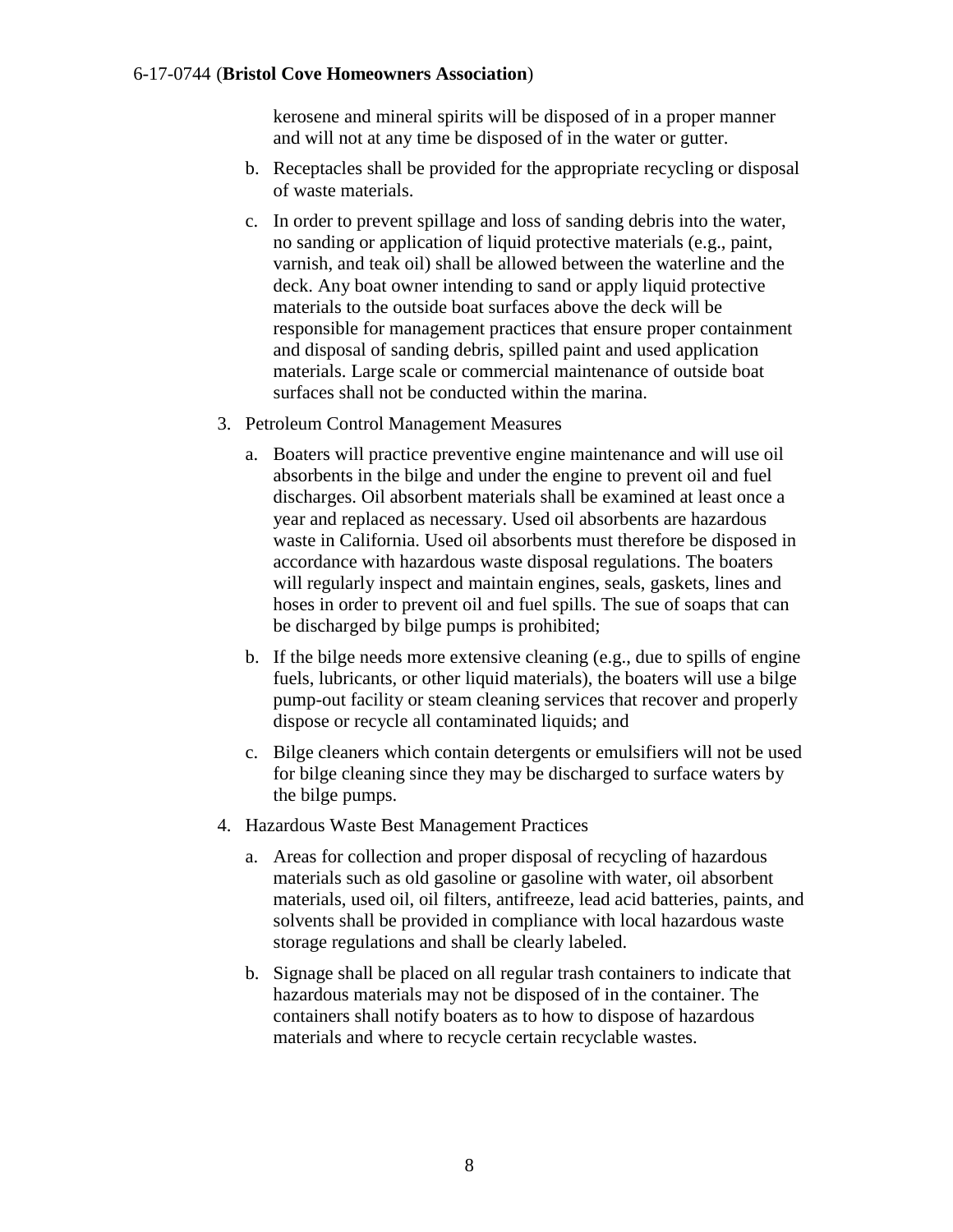# <span id="page-8-0"></span>**IV. FINDINGS AND DECLARATIONS**

### <span id="page-8-1"></span>**A. PROJECT DESCRIPTION**

Agua Hedionda is an artificially created water body that was originally dredged in 1954 to -11 ft. MSL, out of a historical 230 acre salt marsh slough to provide cooling water for the Encina Power Plant. Two settling basins were included in the design: one in the outer lagoon to trap sands carried in from the ocean, and one at the eastern end to trap incoming sediments from Hedionda Creek. The project is located within Bristol Cove, a private cove and marina facility located off the inner basin of Agua Hedionda Lagoon [\(Exhibit 1\)](https://documents.coastal.ca.gov/reports/2018/6/Th5a/Th5a-6-2018-report.pdf). The cove is owned by Bristol Cove Property Owner's Association and the private boat docks are associated with adjacent residential development.

The subject site is located at 4525 Cove Drive near the mouth of Bristol Cove and is developed with a condominium complex and boat dock in the cove waters adjacent to the lot. The condominium development on the site was approved in December 1983 (CDP 6- 83-628/Mechanics Bank). Since 1972, over three dozen permits have been issued for the construction of single-family residences and condominium complexes and duplexes, ranging in size from 2-unit structures to 100-unit complexes, around Bristol Cove.

The proposed project includes removing and replacing decking on an existing 1,140 square foot dock, replacing fascia, rub strip, and rubber corners on the dock, and removing and replacing in-kind two existing 4-foot by 20-foot wooden gangways [\(Exhibit 2](https://documents.coastal.ca.gov/reports/2018/6/Th5a/Th5a-6-2018-report.pdf) and 3). The new TREX decking material will be pre-cut offsite, barged to the site and installed on the dock after removal of the existing decking. The existing gangways will be lifted out of place, barged back to shore and disposed of. The new gangways will be constructed offsite at the Swift Slip Dock and Pier Builders facility, barged to the project site and lifted into place.

An eelgrass survey identified multiple patches of eelgrass habitat around the existing dock. However, the proposed project will not affect the lagoon bottom as no in-water work is proposed and the barges used to bring materials to the site will tie up to the dock, rather than anchor on the bottom. In addition, because there will be no change in configuration or size of the existing dock, there will be no change in the amount of water coverage. Therefore, there will be no adverse impacts to eelgrass. Approvals issued for this project by the U.S. Army Corps of Engineers and the San Diego Regional Water Quality Control Board both require the applicant to conduct pre- and post-construction eelgrass surveys to ensure that no impacts occur, and if impacts do occur, they must be mitigated consistent with the California Eelgrass Mitigation Policy (CEMP). No pre- or post-construction eelgrass survey condition is necessary in this coastal development permit because no impacts to eelgrass are expected to result from this project and because the other permitting agencies have already required eelgrass surveys and mitigation for any impacts that may occur.

The invasive green alga, *Caulerpa taxifolia* (referred to hereafter as Caulerpa), has proven to be detrimental to native habitats; and, in 1999 Caulerpa was designated a prohibited species in the United States under the Federal Noxious Weed Act. AB 1334,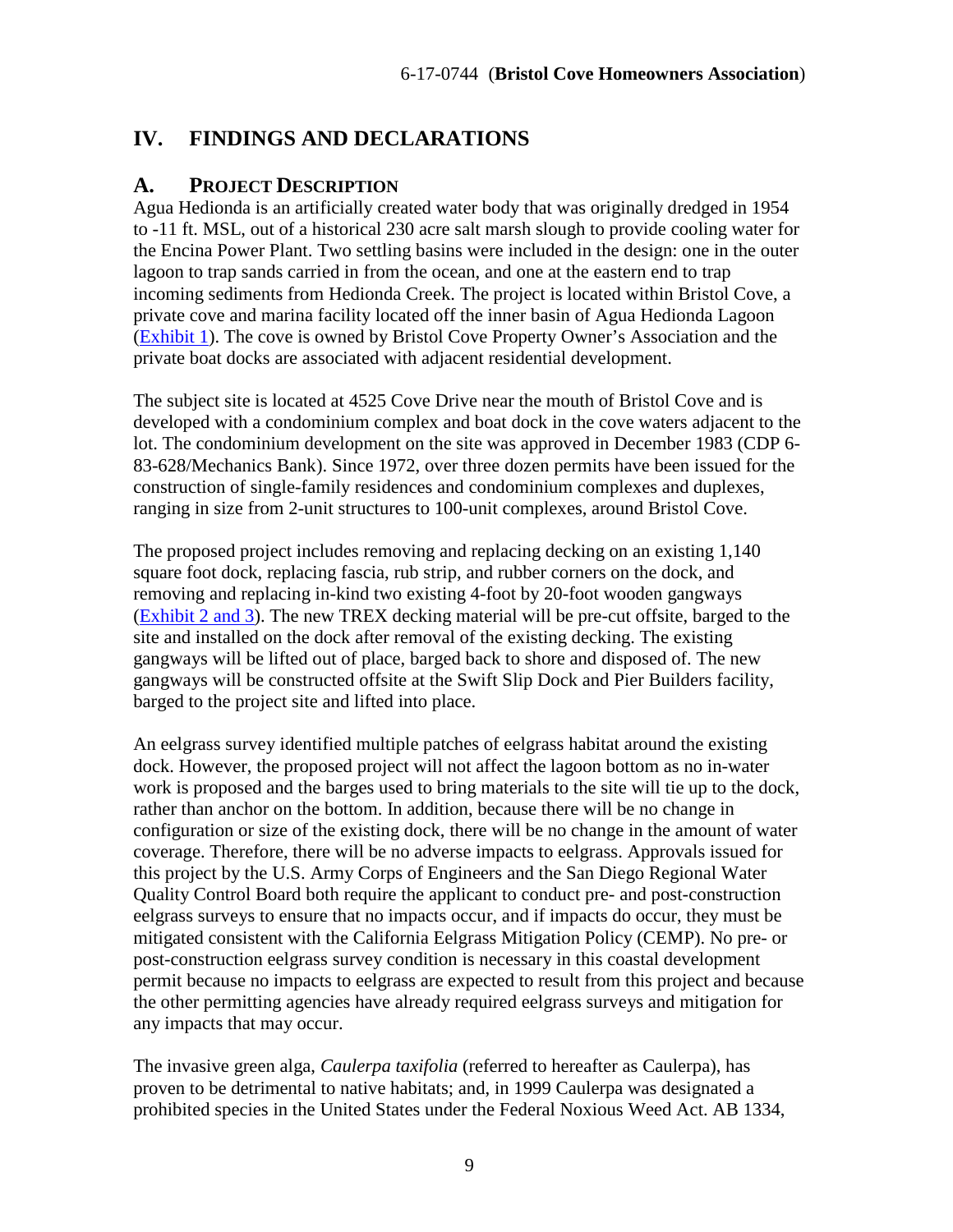enacted in 2001 and codified at California Fish and Wildlife Code Section 2300, forbids possession of Caulerpa. In June 2000, Caulerpa was discovered in Agua Hedionda Lagoon, and in August of that year an infestation was discovered in Huntington Harbor in Orange County. Other infestations are likely. Although a tropical species, Caulerpa has been shown to tolerate water temperatures down to at least 50 degrees Fahrenheit and will rapidly expand in lagoon environments until endemic species become displaced. Although warmer southern California habitats are most vulnerable, until better information is available, it must be assumed that the whole California coast is at risk. All shallow marine habitats could be impacted.

In response to the threat that Caulerpa poses to California's marine environment, the Southern California Caulerpa Action Team (SCCAT) was established to respond quickly and effectively to the discovery of Caulerpa infestations in Southern California. The group consists of representatives from several state, federal, local and private entities. The goal of SCCAT is to completely eradicate all Caulerpa infestations. If Caulerpa were allowed to reproduce unchecked within the lagoon, sensitive eelgrass beds and the wildlife that depend upon them would be adversely impacted.

At this time, it appears that the Caulerpa infestation in Agua Hedionda Lagoon has been successfully eradicated. However, there are still concerns about its reemergence. If Caulerpa is present, any project that disturbs the bottom could cause its spread by dispersing viable tissue fragments. In order to assure that the proposed project does not cause the dispersal of Caulerpa, the Commission imposes **Special Condition No. 2**. **Special Condition No. 2** requires the applicant, prior to commencement of development, to survey the project area and any other areas where the bottom could be disturbed by project activities, for the presence of Caulerpa. If Caulerpa is found to be present in the project area, then prior to commencement of any construction activities, the applicant must provide evidence that the Caulerpa within the project site has been eradicated (the applicant could seek an emergency permit from the Executive Director to authorize the eradication) or that the project has been revised to avoid any disturbance of Caulerpa. If revisions to the project are proposed to avoid contact with Caulerpa, then the applicant shall consult with the local Coastal Commission office to determine if an amendment to this permit is required.

The proposed development will be occurring on or within coastal waters. The storage or placement of construction material, debris, or waste in a location where it could be discharged into coastal waters would result in an adverse effect on the marine environment. To reduce the potential for construction related impacts on water quality, **Special Condition No. 3** requires the appropriate storage and handling of construction equipment and materials to minimize the potential of pollutants to enter coastal waters. **Special Condition No. 4** requires the use of on-going best management practices following construction.

The City of Carlsbad has a certified LCP; however, development will occur within a deferred certification area, the Agua Hedionda plan area, where the Commission retains permitting authority. Thus, the standard of review is the Chapter 3 policies of the Coastal Act with the certified Agua Hedionda Land Use Plan as guidance.